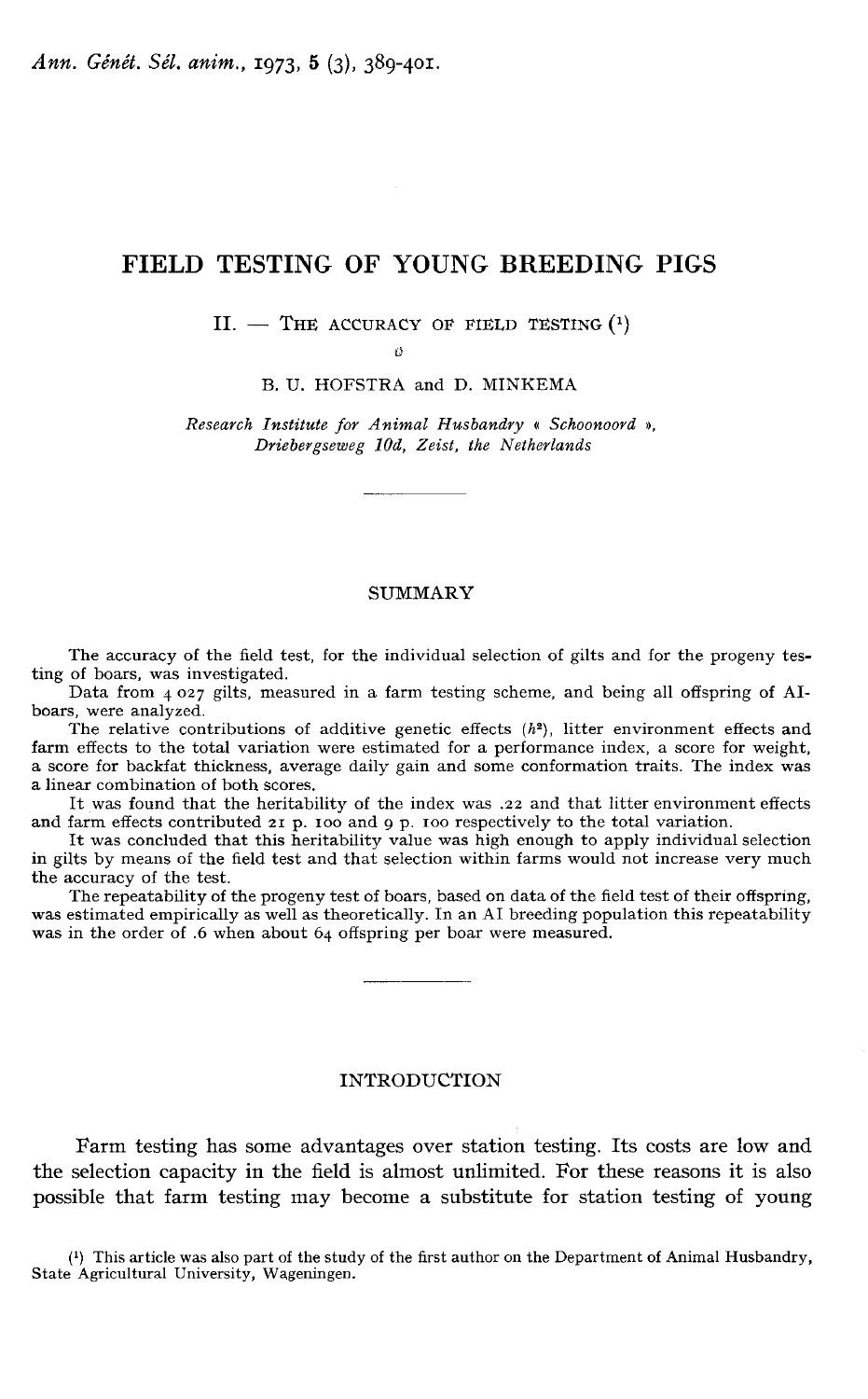boars, the more so as the risks of spreading diseases are much lower with field testing than with performance testing boars at the stations. A serious drawback of farm testing is of course its lower accuracy. In particular, farm effects may bias the breeding value estimation of animals. The aim of this study was to investigate the accuracy of field testing for individual selection as well as for progeny testing.

# MATERIAL AND METHODS  $\sqrt{2}$

Data of young Dutch Landrace gilts, measured in the field testing programme in the provinces Limburg and Noord-Brabant, were analyzed. About 2/3 of the gilts were sired by AIboars and i/3 by natural service boars. The numbers of animals measured and their distribution over farms, sires and dams, are listed in table i.

#### TABLE I

#### Numbers of animals measured

|                |                                                                   |                 |             | $AI + Natural$                      |                                   |                                     |             | AI only     |                                   |
|----------------|-------------------------------------------------------------------|-----------------|-------------|-------------------------------------|-----------------------------------|-------------------------------------|-------------|-------------|-----------------------------------|
| Province       | Measuring period                                                  | οf<br>gilts     | оf<br>farms | number number number<br>of<br>sires | number<br>οf<br>dams<br>(litters) | number number number<br>of<br>gilts | οf<br>farms | оf<br>sires | number<br>οf<br>dams<br>(litters) |
|                | Limburg    $XI - 68/IX - 71$<br>Noord-Brabant $XII - '70/X - '71$ | 3662<br>2 1 5 6 | 93<br>134   | 227<br>178                          | 1 1 5 7<br>654                    | 2 5 3 2<br>1495                     | 84<br>112   | 90<br>85    | 798<br>442                        |
| Total $\ldots$ |                                                                   | 5818            | 227         | 405                                 | 1811                              | 4 0 2 7                             | 196         | 175         | 1 240                             |

The gilts were weighed and their backfat thickness was measured at an age between <sup>150</sup> and 295 days. Since January 1970 the animals were given an index, which was a linear combination of a score for weight and a score for backfat thickness. This index was not perfect since older animals systematically got a higher index vaiue. The reason for this was that the score for weight was based on an inaccurate correction for age. For the analysis however all animals were given the new scores and the new index as described in Part I.

In each province farm testing was carried out by one special technician (inspector) of the herdbook. They also judged the animals on conformation. The following characteristics were taken into consideration :

- a) muscularity of back and loin,
- b) form and shape of hams,
- c) legs,
- d) size and development.

For each trait a point scale from I (poor) to 5 (excellent) was used. Finally total points for conformation were calculated. Each province used a different system.

| LUKS.<br>size and development.                                                                                                                             |                     |
|------------------------------------------------------------------------------------------------------------------------------------------------------------|---------------------|
| or each trait a point scale from 1 (poor) to 5 (excellent) was used. Finally total point<br>mation were calculated. Each province used a different system. |                     |
| Limburg : total points $L = 3a + 3b + 3c + d$                                                                                                              | (maximum 50 points) |
| Noord-Brabant : total points NB = $a + b + c + d$                                                                                                          | (maximum 20 points) |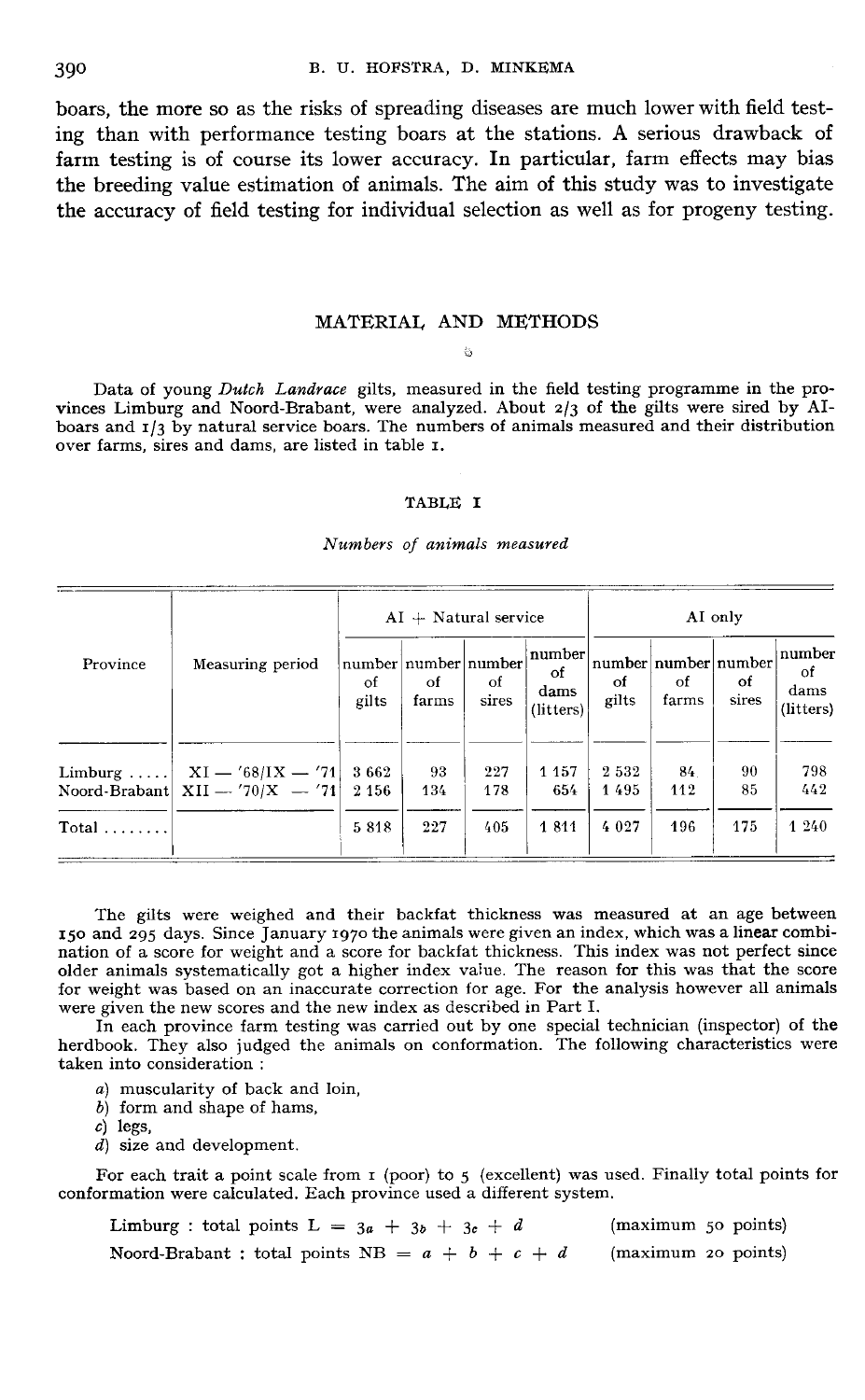#### Estimation of components of variance

Estimation of components of variance was performed for the traits : index, score for weight, score for backfat thickness, average daily gain  $=$  weight/age, the four conformation traits and the total points for conformation.

The model chosen to describe the performance traits, was :

$$
y_{ijkl} = \mu + \alpha_i + \beta_j + \gamma_{ij} + \delta_{ijk} + \epsilon_{ijkl}
$$

where :  $y_{ijkl}$  is the observation on the  $l^{th}$  individual of the  $k^{th}$  dam and the  $j^{th}$  sire on the  $i^{th}$ farm ;

- $\mu$  is a constant :
- $\alpha_i$  is the contribution of the i<sup>th</sup> farm;
- $\beta_j$  is the contribution of the j<sup>th</sup> sire ;
- $\gamma_{ij}$  is the contribution of the interaction of the *i*<sup>th</sup> farm with the *j*<sup>th</sup> sire;
- $\delta_{ijk}$  is the contribution of the k<sup>th</sup> dam mated to the j<sup>th</sup> sire on the i<sup>th</sup> farm;

 $\varepsilon_{ijkl}$  is the contribution of the *l*<sup>th</sup> individual of the *k*<sup>th</sup> dam and the *j*<sup>th</sup> sire on the *i*<sup>th</sup> farm.

All contributions (except  $\mu$  )were supposed to be mutually independent and distributed with mean o and standard deviations  $\sigma_{\alpha}$ ,  $\sigma_{\beta}$ ,  $\sigma_{\gamma}$ ,  $\sigma_{\delta}$  and  $\sigma_{\epsilon}$  respectively. Farms and sires form cross classifications ; sires, dams and individuals (daughters) are nested. Since there are many empty subclasses, the data are unbalanced. Therefore the different variance components  $\sigma_{\alpha}^2$ ,  $\sigma_{\beta}^2$ ,  $\sigma_{\gamma}^2$ ,  $\sigma_{\delta}^2$  and  $\sigma_{\epsilon}^2$  were estimated according to Henderson's method **i** (e. g. SEARLE, 1971). The s

for each trait :

these 5 variance components yielded the total phenotypic variance 
$$
\sigma_T^2
$$
.  
The following relative measures of variation, assuming random mating, were calculated  
for each trait :  
 $h^2$  = heritability = relative additive genetic variation =  $\frac{4}{\hat{\sigma}_T^2}$  (e. g. BECKER, 1967)

 $h^2$  = heritability = relative additive genetic variation =  $\frac{\widehat{\sigma}_{\rm T}^2}{\widehat{\sigma}_{\rm T}^2}$  (e. g. BECKER,<br>  $c_1^2$  = relative variation, attributable to common litter environment =  $\frac{\widehat{\sigma}_{\rm S}^2 - \widehat{\sigma}_{\rm S}^2}{\widehat{\sigma}_{\rm T}$  $\widehat{\sigma}_{\ast}^{\ast}$ 

 $c_2^2$  = relative variation, attributable to common farm environment =  $\frac{\sigma_{\alpha}^2}{\widehat{\sigma}_{\rm T}^2}$ 

Approximate standard errors were calculated for the heritabilities, according to the for mula

$$
\text{SE}(\widehat{h}^2) \approx \frac{4}{\widehat{\sigma}_T^2} \sqrt{\frac{2}{k^2} \left( \frac{\text{MS}_B^2}{s+1} + \frac{\text{MS}_\delta^2}{d-i+2} \right)}
$$

where :  $SE(h^2)$  : standard error of heritability ;<br> $\hat{\sigma}_T^2$  : total phenotypic variance ;

- $\overline{k}$  : « weighted » average number of progeny per sire ;
- $MS_{\beta}$  : mean square for sires ;
- $MS_{\delta}$  : mean square for dams;<br> $s$  : number of sires;
	-
	- $d$ : number of dams (litters);
	- $i$  : degrees of freedom for farm  $\times$  sire interaction term.

The formula is a rough approximation of a formula given by LE Roy (1966), which was developed for data from a nested classification.

The estimates were derived for each province separately and within the provinces for data of progeny of all boars as well as for data of progeny of AI-boars only. For the traits : index, scores and average daily gain the estimates were obtained also for both provinces combined. For the conformation traits a combined estimate did not seem to be meaningful, since the subjective judgement could be different for each of both inspectors.

Estimates of components of covariance were obtained in an analogous manner to obtain phenotypic  $(r_p)$  and genetic  $(r_q)$  correlations between each pair of traits x and y, where :

$$
r_{\rm p} = \frac{\widehat{\sigma}_{\rm T}(xy)}{\sqrt{\widehat{\sigma}_{\rm T}^2(x) \cdot \widehat{\sigma}_{\rm T}^2(y)}}
$$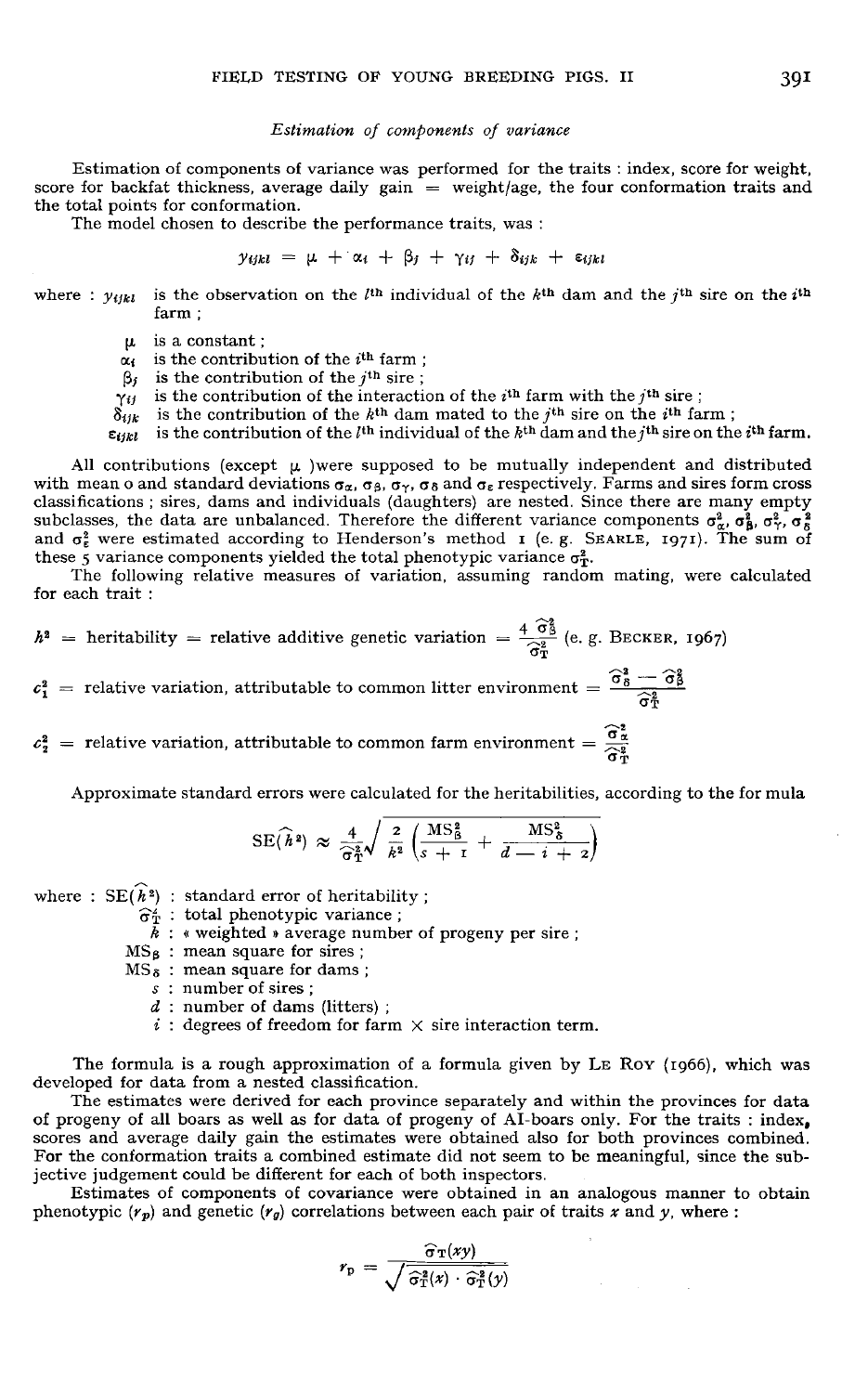and

$$
r_{\mathbf{g}} = \frac{4\widehat{\sigma}\mathbf{g}(xy)}{\sqrt{4\widehat{\sigma}\mathbf{g}^2(x)\cdot 4\widehat{\sigma}\mathbf{g}^2(y)}} \qquad \text{(e. g. BECKER, 1967)}
$$

where  $\hat{\sigma}(xy)$  stands for the covariance of traits x and y, and the subscripts refer to the various effects as outlined in the description of the model.

For the computation of the standard errors of the correlations the following approximations were used :

$$
SE(r_p) \approx \sqrt{\frac{1 - r_p^2}{n - 2}}
$$
 (e. g. SNEDECOR and CoCHRAN, 1967)

where  $n =$  number of animals measured

SE(*r<sub>g</sub>*) 
$$
\approx \frac{1-r_g^2}{\sqrt{2}} \sqrt{\frac{\text{SE}(\hat{h}_x^2) \cdot \text{SE}(\hat{h}_y^2)}{\hat{h}_x^2 \cdot \hat{h}_y^2}}
$$
 (e. g. LE Roy, 1966)

#### Daughtev-dam regression

A heritability estimate of the index also could be obtained from the regression of offspring A heritability estimate of the index also could be obtained from the regression of offspring (O) on dams (D), since in the province Limburg 127 tested gilts had 458 daughters, that entered the farm test later on. The heri calculated over farms as well as within farms. In this regression analysis the number of offspring per dam was weighted according to the method described by  $FALCONF(R(1963))$ .

## RESULTS

For each province the means  $(\bar{x})$  and overall standard deviations  $(s_x)$  of the traits are listed in table 2.

## TABLE 2

#### Means of the traits and their overall standard deviations

|                                                                                   |                | Limburg |                | N-Brabant |
|-----------------------------------------------------------------------------------|----------------|---------|----------------|-----------|
|                                                                                   | $\overline{x}$ | $s_x$   | $\overline{x}$ | $s_x$     |
|                                                                                   | 9.222          | 2.57    | 9.231          | 2.54      |
|                                                                                   | $-.012$        | 1.031   | $-.115$        | 1.185     |
| Score for backfat thickness                                                       | $-$ .426       | 1.201   | $-.319$        | 1.129     |
|                                                                                   | 206.53         | 18.34   | 214.65         | 14.52     |
|                                                                                   | 98.84          | 12.19   | 102.13         | 12.16     |
|                                                                                   | 480            | 51      | 477            | 59        |
|                                                                                   | 15.64          | 3.00    | 15.90          | 3.09      |
| Muscularity of back and loins (points) $\dots \dots \dots$                        | 3.64           | - 56    | 3.18           | . 55      |
| Form and shape of hams (points) $\dots\dots\dots\dots\dots$                       | 3.86           | . 60    | 3.59           | .60       |
| Legs (points) $\dots \dots \dots \dots \dots \dots \dots \dots \dots \dots \dots$ | 3.19           | .57     | 3.04           | . 51      |
| Size and development (points) $\dots \dots \dots \dots \dots$                     | 3.73           | . 67    | 3.25           | .69       |
| Total conformation score « Limburg » (points)                                     | 35.80          | 3.54    |                |           |
| Total conformation score « N-Brabant » (points)                                   |                |         | 13.06          | 1.50      |

392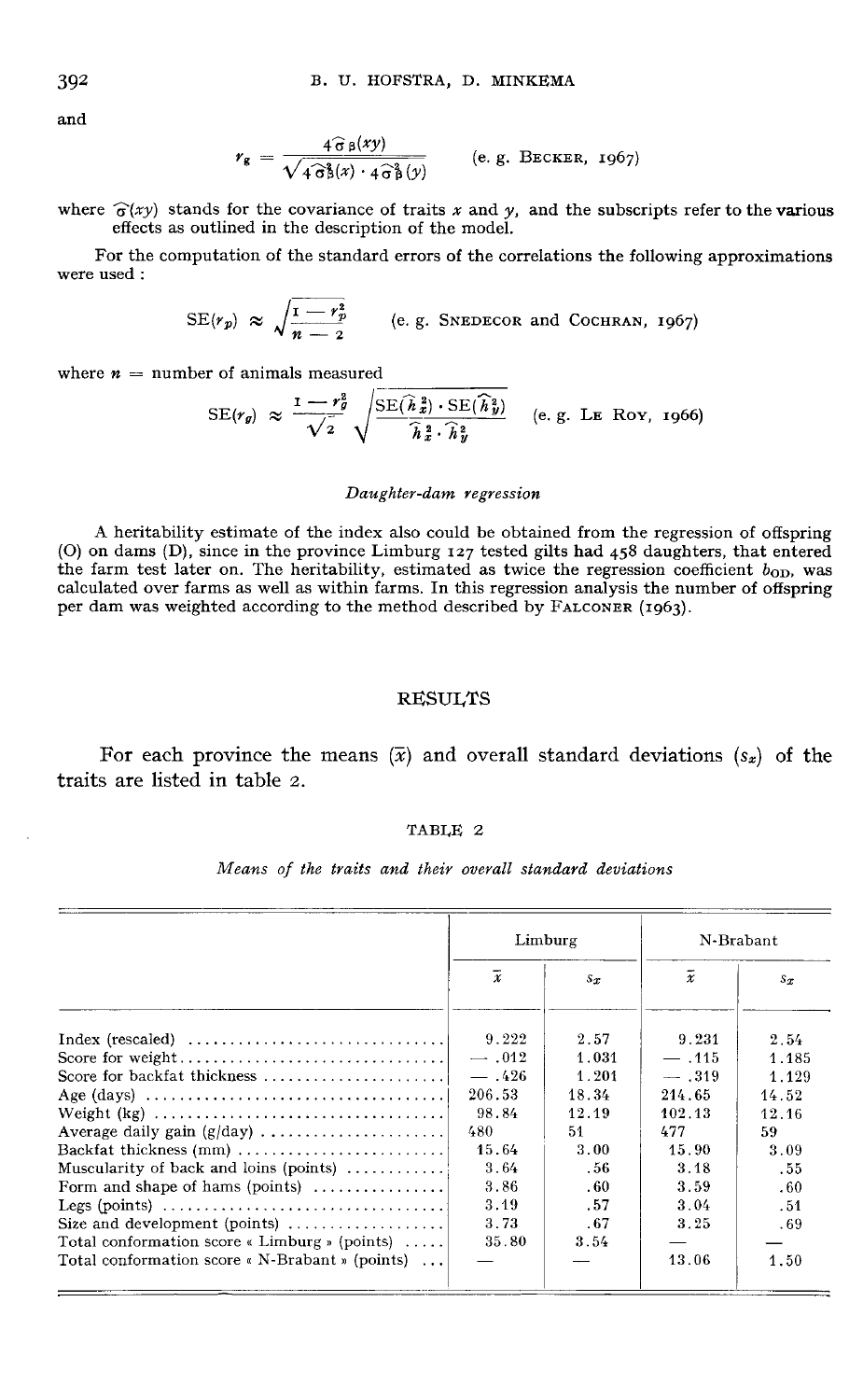First of all a possible influence of season was investigated by plotting the means against the months of measuring. No systematic season effect could be found on any trait.

However, in both provinces a sudden shift in the average index, scores and daily gain was observed. In Limburg the means of these traits were much better after March 1970, *i. e.* about 3 months after the introduction of the index tables in that province and in Noord Brabant after March 1971, tha after March 1970, *i. e.* about 3 months after the introduction of the index tables<br>in that province, and in Noord-Brabant after March 1971, that means about 3 months<br>after the beginning of farm testing in that province. was not clear. A possible explanation could be that the technicians as well as the farmers got accustomed to the use of the index after about 3 months, so after this period they were able to apply some pre-selection in order to save costs. So may be the slowest growing animals would not be offered for measuring. Another possibility could be that the farmers found out that they could get a higher index for their pigs by feeding their pigs to a heavier weight. This would raise the index of their animals since the score for weight in the old index was not correct.

Before performing an analysis of variance a correction for this sudden shift was applied for all traits. In each province the observations in the first period were increased by the average difference between the two periods in the respective province. The method of correction applied is debatable if the sudden change was caused by a pre-selection of the animals. However, it turned out that the statistical analysis of the corrected data yielded about the same relative estimates of components of variance as analyses of the data for each period separately.

The estimation of components of variance showed that the contribution of the interaction between farms and sires to the total variance was in most cases low or even negative. So this interaction does not seem to be of much importance.

From the variance components heritability estimates were derived. It turned out that the  $\hat{h}^2$ -values in the total material (progeny of AI and natural service boars) were much highter than the  $\hat{h}^2$ -values in the AI-population. In natural service there is a strong confounding of farms and sires, so the AI-population provides more reliable estimators of the different variance components. For this reason only the results of the analysis of data from AI-progeny will be given.

In table 3 the heritabilities and the relative contributions of fitt<br>  $(c^2)$  and farm environment  $(c^2)$  are listed. In table 3 the heritabilities and the relative contributions of litter environment

The  $\hat{h}^2$ -value of .224 of the index is about the average of the  $\hat{h}^2$ -values of both scores. The  $\hat{h}^2$  of score for backfat thickness is about 3 times as high as the  $\hat{h}^2$  of score for weight. Average daily gain yields about the same values as score for weight, as would be expected. From the conformation traits the judgement of muscularity of the back and loin and of form and shape of ham have the highest heritabilities. as would be expected. From the conformation traits the judgement of muscularity<br>of the back and loin and of form and shape of ham have the highest heritabilities.<br>They are of the same order as the  $\hat{h}^2$  of the index. and for size and development. From the total conformation scores the method used<br>in Limburg vields the highest  $\hat{h}^2$ -value. This is explained by the fact that in the of the back and loin and of form and shape of ham have the highest heritabilities.<br>They are of the same order as the  $\hat{h}^2$  of the index. Low values are found for legs<br>and for size and development. From the total confo In Limburg yields the highest  $n-$ -value. This is explained by the fact that in the<br>
« Limburg total » the first three conformation traits  $-$  from which two have a reaand for size and development. From the total conformation scores the method used<br>in Limburg yields the highest  $\hat{h}^2$ -value. This is explained by the fact that in the<br>« Limburg total » the first three conformation trai total ».

The proportions of variance due to litter environment and due to farm environment are rather high, especially for the score for weight and for average daily gain.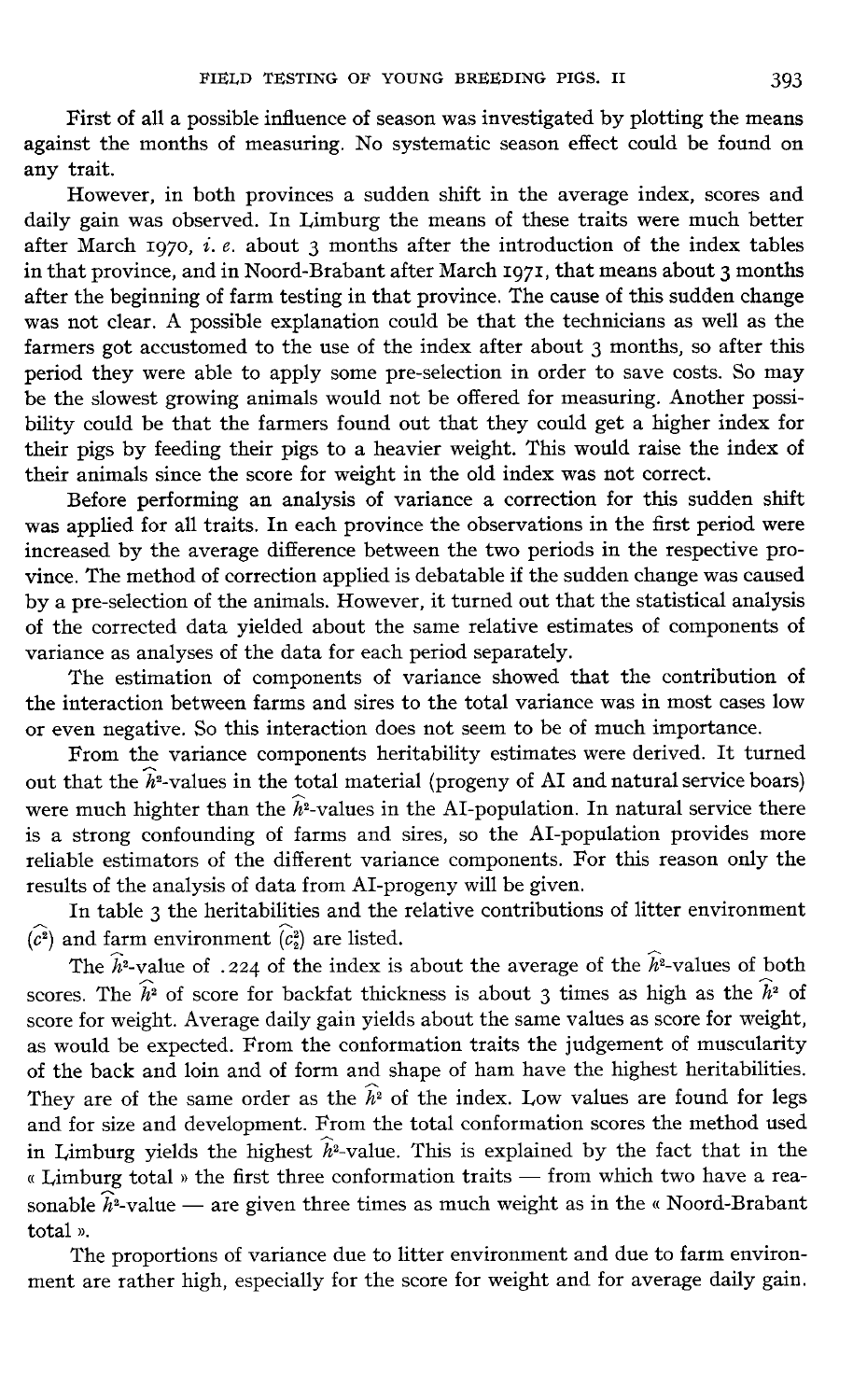| ۴<br>٦<br>۳ |  |
|-------------|--|
|             |  |

l,

 $\frac{d\mathbf{r}}{d\mathbf{r}} = \frac{d\mathbf{r}}{d\mathbf{r}}$ 

 $\frac{1}{2}$ 

 $\mathcal{L} \rightarrow \mathcal{L}_{\text{max}}^{(1)}$ 

 $\overline{\phantom{a}}$ 

Proportions of the variance attributed to different causes. (See text)

|                                          | Limburg + Noord-Brabant                                                        |               |               |                                         | Limburg       |                       |                                      | Noord-Brabant |                                |
|------------------------------------------|--------------------------------------------------------------------------------|---------------|---------------|-----------------------------------------|---------------|-----------------------|--------------------------------------|---------------|--------------------------------|
|                                          | 55<br>$\ddot{+}$<br>$\langle \frac{2}{3} \rangle$                              | $\frac{3}{6}$ | $\frac{5}{6}$ | SE<br>$\overline{+}$<br>$\frac{2}{h^2}$ | $\frac{2}{3}$ | $\tilde{\varepsilon}$ | 5E)<br>$\overline{+}$<br>$\hat{h}^2$ | $\frac{2}{3}$ | ្លឹ                            |
| Index                                    |                                                                                |               |               |                                         |               |                       | 120                                  |               |                                |
| Score for weight                         | $\pm\hspace{-0.08cm}\pm\hspace{-0.08cm}\pm\hspace{-0.08cm}\pm\hspace{-0.08cm}$ |               |               | $+$                                     |               |                       |                                      |               |                                |
| Score for backfat thickness              | <b>3385</b><br>21288                                                           | ន្តិដូច្និ    | 88353         | $+$                                     |               |                       |                                      |               |                                |
| Average daily gain $\dots\dots$          | $^+$                                                                           |               |               | $\overline{+}$                          |               |                       |                                      |               |                                |
| Muscularity of back and loins            |                                                                                |               |               | <b>882885888</b><br>$\overline{+}$      | 225232532336  |                       | 20115852888                          | 335482999749  | <b>44543535533</b><br>44543558 |
| Form and shape of hams                   |                                                                                |               |               | $\ddot{+}$                              |               |                       |                                      |               |                                |
| $Legs\ldots\ldots\ldots$                 |                                                                                |               |               | $\ddot{}$                               |               |                       |                                      |               |                                |
| Size and development                     |                                                                                |               |               |                                         |               |                       |                                      |               |                                |
| Total conformation score « Limburg »     |                                                                                |               |               | $+$                                     |               |                       |                                      |               |                                |
| Total conformation score « Noord-Brabant |                                                                                |               |               | 64<br>$+$                               |               |                       |                                      |               |                                |
|                                          |                                                                                |               |               |                                         |               |                       |                                      |               |                                |

l,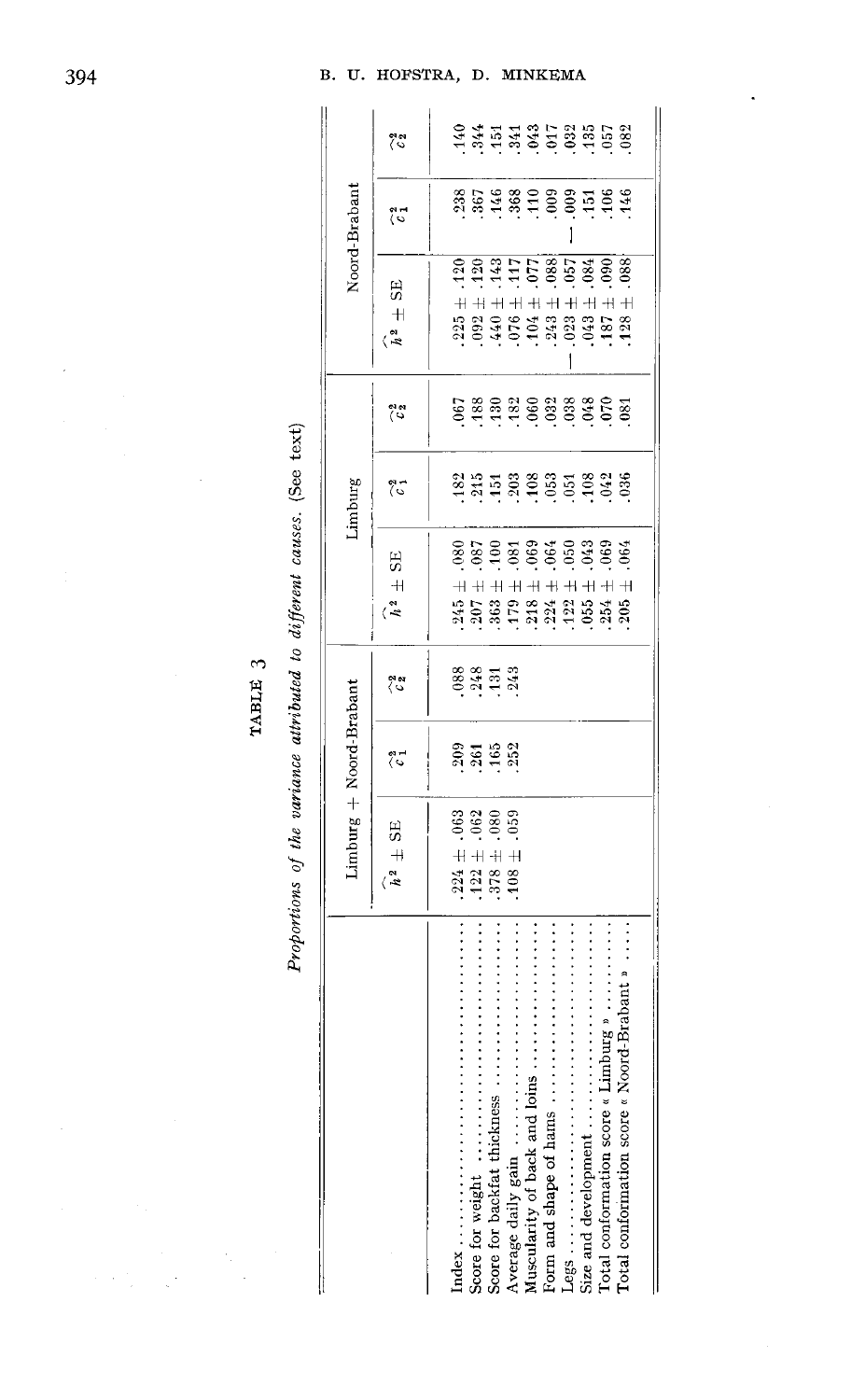About 21 p. 100 of the total variation of the index is due to litter effects. This is about the average of the corresponding values for both scores. Farm effects contribute about 9 p. 100 to the variation of the index and this is much lower than the average of the corresponding values for both scores.

The  $\widehat{h}^2$  of .224, derived from the paternal half-sib analysis of the AI-data, is in reasonable agreement with the estimate, derived from the regression of daughters on dams, as is listed in table 4. This regression was done on the index values, corrected for the sudden shift between periods.

| TABLE | $\overline{4}$ |
|-------|----------------|
|-------|----------------|

Heritability of index, derived from regression of daughters on dams

|                     | Total           | Within farms  |
|---------------------|-----------------|---------------|
| $h^2 \pm \text{SE}$ | $.160 \pm .120$ | $.156\pm.158$ |

 $h^2 \pm SE$  .  $160 \pm .120$  .  $156 \pm .158$ <br>
The calculation within farms did not change the  $\hat{h}^2$ -value. Often in the analysis<br>
of field data of farm animals the within farms regression of daughters on dams is yielding lower but more reliable heritability-estimates than the total regression, which usually is biassed upwards by a correlation between daughters and dams due to their common farm environment. This correlation is eliminated in the within farms regression.

However, as in our analysis daughters are measured at least one year later than their dams, the environment within farms may have changed considerably during this time lag, and consequently may have broken down the environmental correlation between daughters and dams in the total regression calculation.

The phenotypic and genetic correlations between the traits are listed in table 5.

The estimation of components of covariance was based on the AI-data, corrected for the shift differences. In the cells with two values, the upper value refers to Limburg, the lower to Noord-Brabant. In the interpretation of the correlations one has to realize that a negative score for backfat thickness is desirable. The phenotypic correlations between index and both scores are almost of the same size, the genetic correlation between index and score for backfat thickness, however, is much higher than the genetic correlation between index and score for weight. Both scores are phenotypically slightly unfavourable correlated ; the genetic relationship has the same sign but is somewhat stronger. Score for weight and average daily gain are highly correlated and can be considered as same traits. The phenotypic correlations between the index and the conformation traits are all positive. The same holds true for the correlation between the score for weight (or average daily gain) and the conformation traits. The score for backfat thickness is only slightly correlated with the conformation traits ; the correlation with muscularity of back and loins is slightly unfavourable, and with form and shape of hams slightly desirable. The points for legs are almost uncorrelated with the other conformation traits.

The genetic correlations usually have the same sign as the phenotypic correlations, taking into account their high standard errors.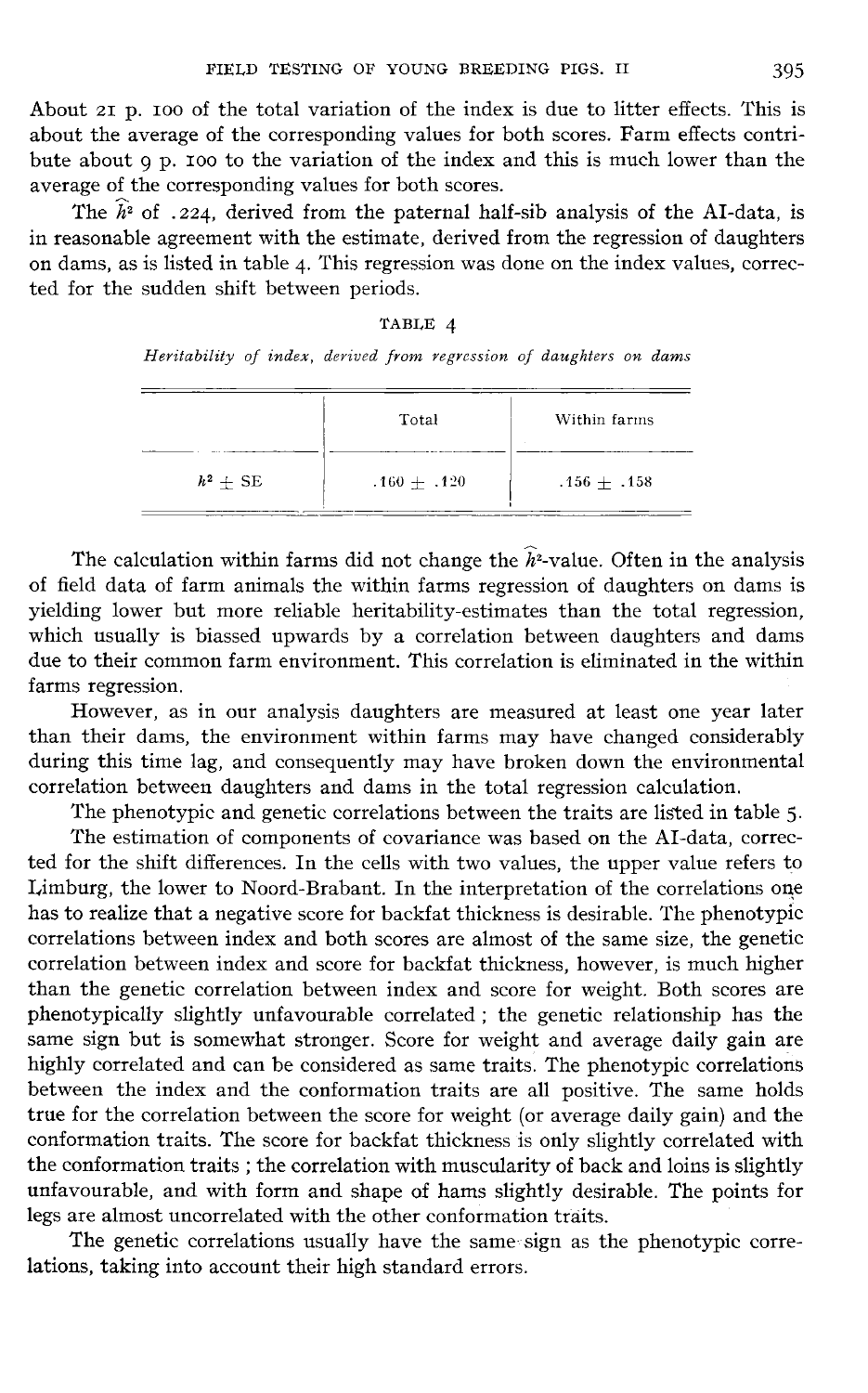| 1.5<br>winner.                                  |                                                                   |
|-------------------------------------------------|-------------------------------------------------------------------|
|                                                 |                                                                   |
| <b>CART CART</b><br>al) and genetic correlation |                                                                   |
|                                                 |                                                                   |
|                                                 | ı                                                                 |
| $\n  <$ Ullu $\n $<br>the diagonal              | Inner figure I impure I out found<br>Ther morning the reader were |
| ;<br>;<br>;                                     |                                                                   |
| annons (above<br>re esta esta                   |                                                                   |
|                                                 |                                                                   |

TABLE 5

|                                                                                             | Index           | Score for<br>weight  | thickness<br>Score for<br>backfat | daily gain<br>Average | Muscularity<br>and loins<br>of back | and shape<br>of hams<br>$_{\rm Form}$ | Legs                      | Size and<br>develop-<br>ment | « Limburg »<br>conforma-<br>tion score<br>Total | «N-Brabant»<br>conforma-<br>tion score<br>Total |
|---------------------------------------------------------------------------------------------|-----------------|----------------------|-----------------------------------|-----------------------|-------------------------------------|---------------------------------------|---------------------------|------------------------------|-------------------------------------------------|-------------------------------------------------|
| Index                                                                                       |                 | $.593*$              | $-0.674*$                         | $*065$ .              | $.110*$<br>$.256*$                  | $.318*$<br>$.227*$                    | $*760.$<br>$085*$         | .386*<br>$.521*$             | $.317*$<br>$*014.$                              | $*165$ .<br>$.379*$                             |
| Score for weight                                                                            | 152             |                      | $.185*$                           | $*066.$               | $34.5*$<br>.413*                    | $.300*$<br>$.319*$                    | $.117*$<br>$.153*$        | 566*<br>$.732*$              | *886*<br>$.553*$                                | $573*$<br>$.672*$                               |
| Score for backfat<br>thickness                                                              | 868*<br>Ī       | .358                 |                                   | $.179*$               | .160*<br>.101*                      | $.083*$<br>$.075*$                    | .012<br>.044              | $.092*$<br>.015              | .029<br>046                                     | .066*<br>029                                    |
| Average daily gain                                                                          | 143             | $*266.$              | .359                              |                       | .367*<br>$.424*$                    | $.308*$<br>$.328*$                    | $.123*$<br>$.157*$        | 599*<br>$753*$               | $.509*$<br>$.567*$                              | 602*<br>$.690*$                                 |
| Muscularity of back<br>and loins                                                            | 129<br>229      | $.283$<br>.760*      | 299<br>.140                       | $.855*$<br>.220       |                                     | $.229*$<br>$.325*$                    | $.067*$<br>010            | $.341*$<br>$.263*$           | $*279$<br>$.721*$                               | .608*<br>.689*                                  |
| Form and shape<br>$% \left( \mathcal{N}_{1},\mathcal{N}_{2},\mathcal{N}_{3}\right)$ of hams | $531*$<br>493*  | $587*$<br>$743*$     | .143<br>.105                      | 637*<br>$.777*$       | $*067.$<br>.938*                    |                                       | $.067*$<br>$\overline{6}$ | $.222*$<br>$.212*$           | $.671*$<br>$.712*$                              | $.614*$<br>$.642*$                              |
| Legs                                                                                        | $- .241$<br>051 | $.484*$<br>.196      | .292<br>110                       | *495*<br>$256\,$      | .166<br>.438                        | 450<br>321                            |                           | $.080*$<br>$.120*$           | $515*$<br>$.512*$                               | 443*<br>452*                                    |
| Size and development                                                                        | $.764*$<br>443  | $*168.$<br>.327<br>ļ | .193<br>.195                      | $.874*$<br>.144       | .239<br>.056                        | 475<br>600                            | .303<br>.210              |                              | .473*<br>$.503*$                                | *869.<br>$.713*$                                |
| Total conformation<br>score « Limburg »                                                     | 289<br>280      | .656*<br>.621        | .144<br>.024                      | 639*<br>626           | $.756*$<br>086                      | $.858*$<br>$.956*$                    | $598*$<br>.582            | $.533*$<br>.035              |                                                 | $.961*$<br>$.965*$                              |
| score « N-Brabant »<br>Total conformation                                                   | $385*$<br>186   | .544                 | $.098$ .                          | $.722*$               | $.722*$<br>1.044                    | $.850*$<br>936*                       | $.591*$                   | $.644*$<br>.211              | $•1991*$<br>$•986*$                             |                                                 |

396

\* : Greater than twice their standard error.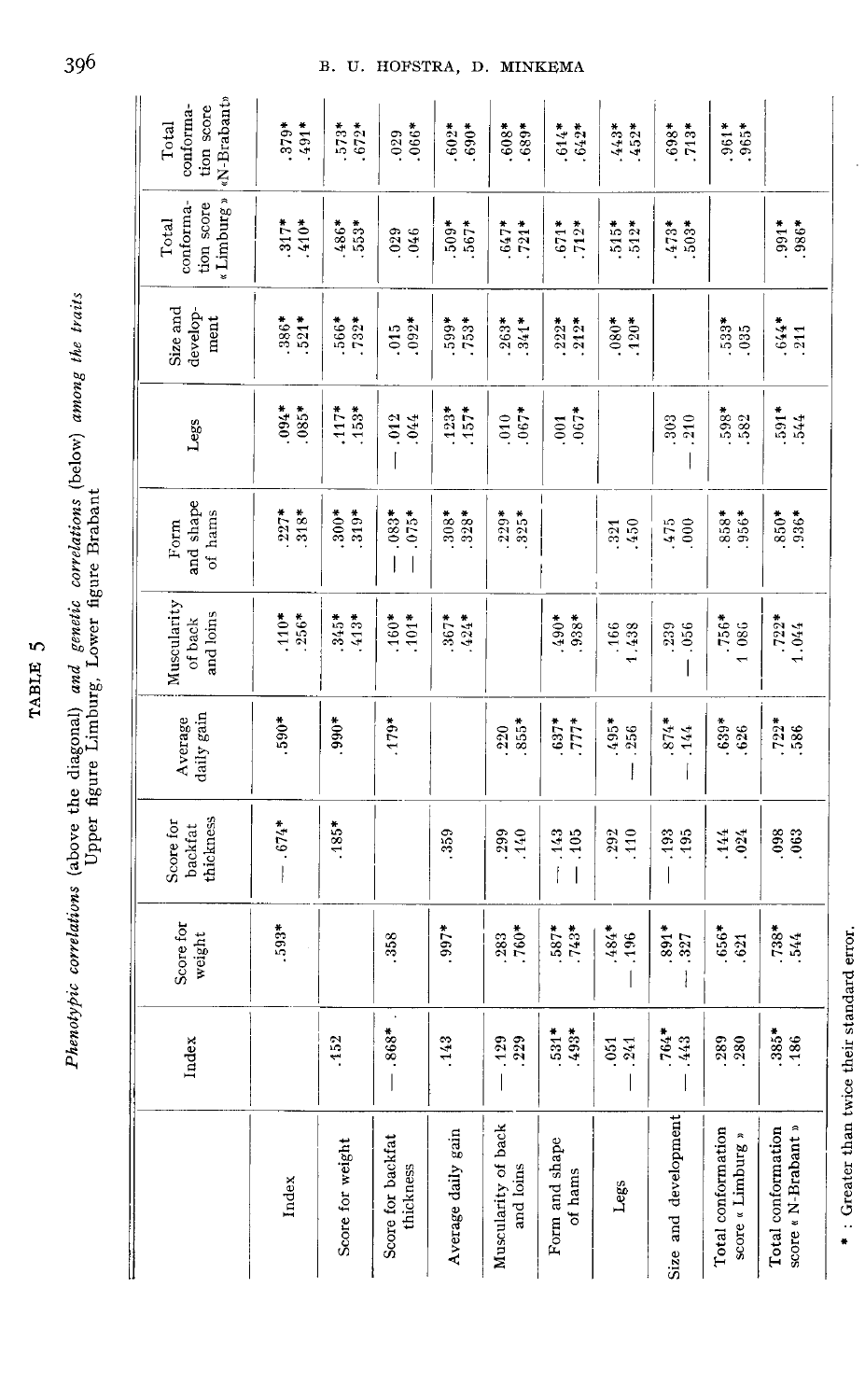FARM TESTING USED FOR PROGENY TESTING OF BOARS

Farm testing could also be used for the progeny testing of AI-boars in the field. A criterion for the accuracy of the progeny test is its repeatability. An empirical estimation of this repeatability was derived from the AI-data.

From the progeny of each AI-boar 2 or more samples of the same size N were drawn. This sampling was done according to the date of measuring of the animals. The first sample comprised the first N measured progeny, the second one the second N measured animals, etc. The sampling was done for various sample sizes :  $N = 8$ ,  $N = 16$ ,  $N = 24$ ,  $N = 32$ . FIELD TESTING<br>
FARM TESTING USED I<br>
Farm testing could also be usee<br>
A criterion for the accuracy of the<br>
estimation of this repeatability was<br>
From the progeny of each AI-<br>
drawn. This sampling was done acc<br>
The first sa

The following analysis of variance was carried out on the sample means :

|                                                       | d.f.             | Mean square | Expectation of<br>mean square |
|-------------------------------------------------------|------------------|-------------|-------------------------------|
| Between boars $\dots \dots$                           | $v - l$          | $MS_v$      | $\sigma_s^2 + k_s \sigma_v^2$ |
| Between sample<br>means<br>within boars $\dots \dots$ | $\sum (s_i - l)$ | $MS_{s(v)}$ | $\sigma_s^2$                  |

where :  $v$  : number of boars :

 $s_i$ : number of samples, of size N, drawn from the progeny of boar *i*;

 $k_{s}$ : « average » number of samples per boar:

 $\sigma_{\rm m}$ : variance component between boars:

 $\sigma_{\rm z}^2$ : variance component between sample means within boars.

The repeatability b of the progeny test was estimated as :

$$
b\,=\frac{\widehat{\sigma}^{\,2}_v}{\widehat{\sigma}^{\,2}_s+\widehat{\sigma}^{\,2}_v}
$$

The sampling was done in two ways :

- A. Sampling per boar within provinces and periods (before and after the sudden shift) and pooling of the respective sum of squares over provinces and periods.
- B. Sampling per boar over both provinces, but restricted to the period after March 1971 . The results are listed in table 6.

TABLE 6

| Empirical estimates of the repeatability of the progeny test |  |  |  |  |  |  |  |
|--------------------------------------------------------------|--|--|--|--|--|--|--|
|--------------------------------------------------------------|--|--|--|--|--|--|--|

|                  |                   | Sampling method A    |                    |                   | Sampling method B    |                    |
|------------------|-------------------|----------------------|--------------------|-------------------|----------------------|--------------------|
| Sample size<br>N | Repeatability $b$ | Number<br>of samples | Number<br>of boars | Repeatability $b$ | Number<br>of samples | Number<br>of boars |
|                  |                   |                      |                    |                   |                      |                    |
| 8                | .198              | 264                  | 66                 | .177              | 73                   | 26                 |
| 16               | .268              | 91                   | 27                 | .367              | 31                   | 9                  |
| 24               | .338              | 47                   | 16                 | . 217             | 14                   |                    |
| 32               | .090              | 28                   | 10                 | .483              | 9                    | 3                  |

Annales de Génétique animale. — 1973.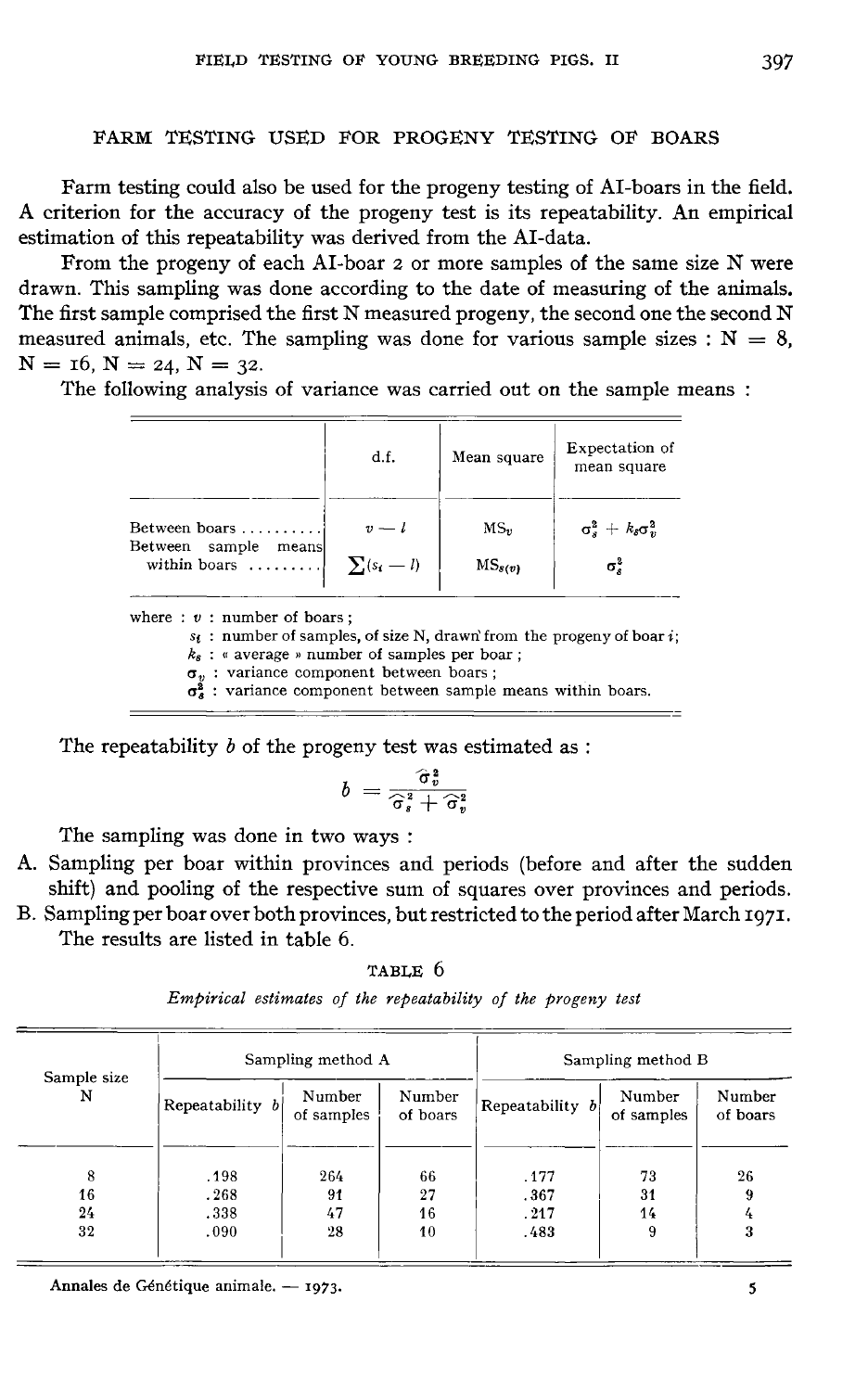For larger sample sizes the repeatability estimates are based on less boars, and so are less reliable.

In order to evaluate these findings also a theoretical estimate of the repeatability was derived from a model population, assuming random distribution of the progeny of v boars over farms and litters. Each boar has  $\phi$  offspring per litter, with l litters on each of f farms, so the total number N of offspring per boar is  $f\psi$ .

The analysis of variance of such a hierarchical classification can be written as follows :

| Source of variation                    | d.f.       | Mean square    | Expectation of mean square                                      |
|----------------------------------------|------------|----------------|-----------------------------------------------------------------|
| Between boars                          | $v = 1$    | $MS_n$         | $\sigma_n^2 + p \sigma_1^2 + p l \sigma_f^2 + p l f \sigma_n^2$ |
| Between farms within boars             | $v(f-1)$   | $MS_{f(v)}$    | $\sigma_p^2$ + $p\sigma_l^2$ + $p l \sigma_f^2$                 |
| Between litters within farms           | $vt(l-1)$  | $MS_{\ell(f)}$ | $\sigma_n^2 + \rho \sigma_l^2$                                  |
| Between progeny within litters $\dots$ | $vfl(b-1)$ | $MS_{p(l)}$    | $\sigma_{\bm n}^2$                                              |

Genetic interpretation of relative components of variance :

$$
\frac{\sigma_v^2}{\sigma_{\rm T}^2} = \frac{1}{4}h^2 + c_s^2
$$

where :  $h^2$ ,  $c_1$  and  $c_2^2$  are as defined earlier.

 $c_s^2$  = relative proportion of variance due to non genetic differences between progeny groups of boars  $(e, \, g)$  area differences, season differences).

$$
\frac{\sigma_f^2}{\sigma_{\rm T}^2} = c_{\rm a}^2
$$

$$
\frac{\sigma_{\rm a}^2}{\sigma_{\rm T}^2} = 1/4h^2 + c_{\rm 1}^2
$$

$$
\frac{\sigma_{\rm p}^2}{\sigma_{\rm T}^2} = 1/2h^2 + e^2
$$

where :  $e^2$  = relative proportion of variance due to random environmental differences.

Now the repeatability of the progeny test can be defined as :

$$
b = \frac{plf\sigma_v^2}{\sigma_p^2 + \rho\sigma^2 + \rho l\sigma_f^2 + \rho l f\sigma_v^2}
$$
  
= 
$$
\frac{I/4plfh^2}{I + \rho(lf + 1) I/4h^2 - I/2h^2 + (p-1)c_1^2 + (pl-1)c_2^2 + (plf-1)c_s^2}.
$$

With this formula the theoretical repeatability of the progeny test was calculated for various combinations of p, l and  $\tilde{f}$ , substituting  $\hat{h}^2 = .22$ ,  $\hat{c}_1^2 = .21$ ,  $\hat{c}_2^2 = .09$ <br>and  $\hat{c}_3^2 = 0$  (and also  $\hat{c}_3^2 = .05$ ).<br>The presented in fours  $\tilde{c}_3^2 = 0$  and fours  $2$  (for  $\hat{c}_3^2 = .05$ and  $\hat{c}_3^2 = 0$  (and also  $\hat{c}_3^2 = .05$ ).

The results are presented in figure I (for  $\hat{c}_z^2 = 0$ ) and figure 2 (for  $\hat{c}_3^2 = .05$ ). In both figures the empirically derived values from table 6 are also plotted. It shows that in most cases these values are within the range of the theoretical possibilities.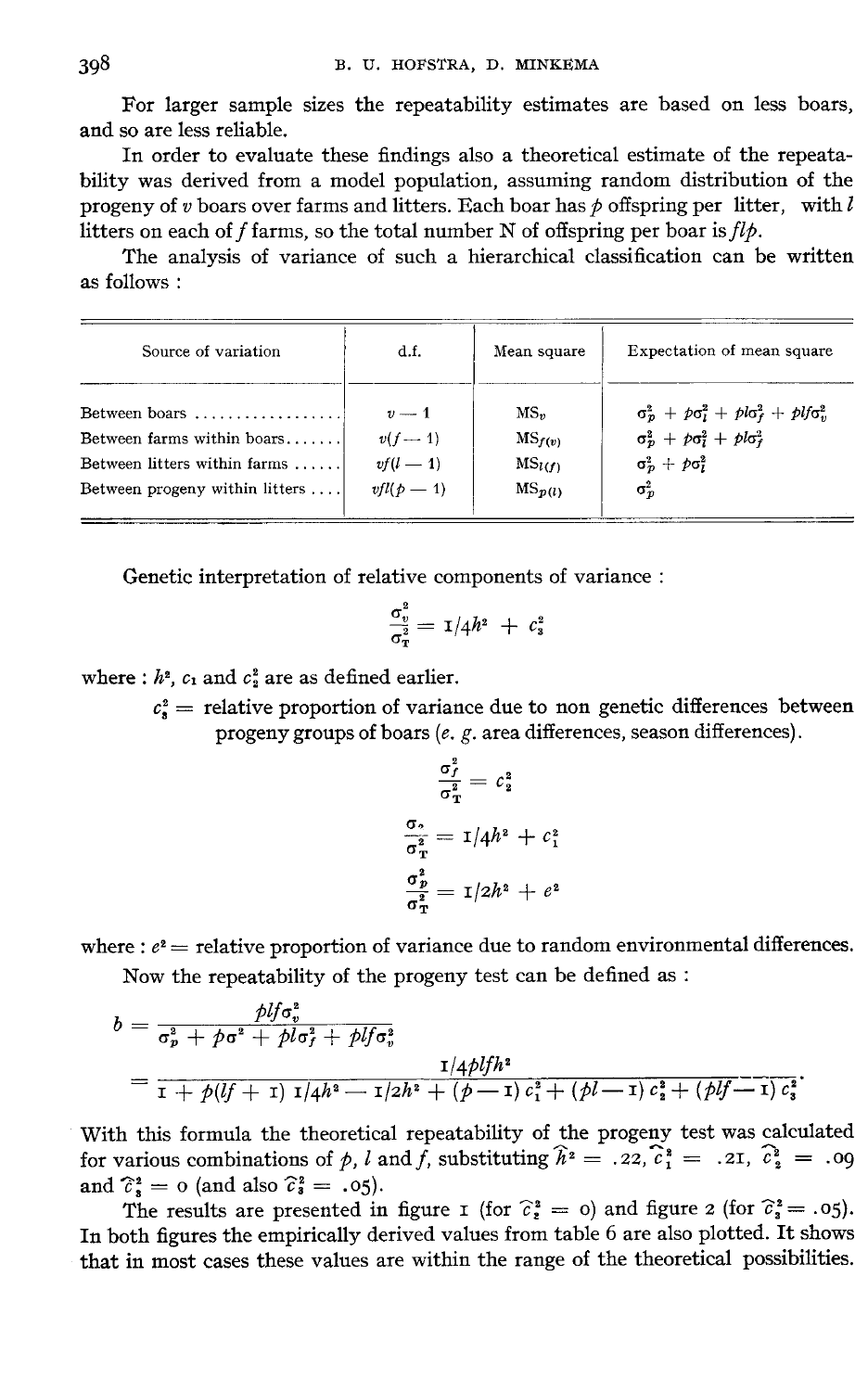

399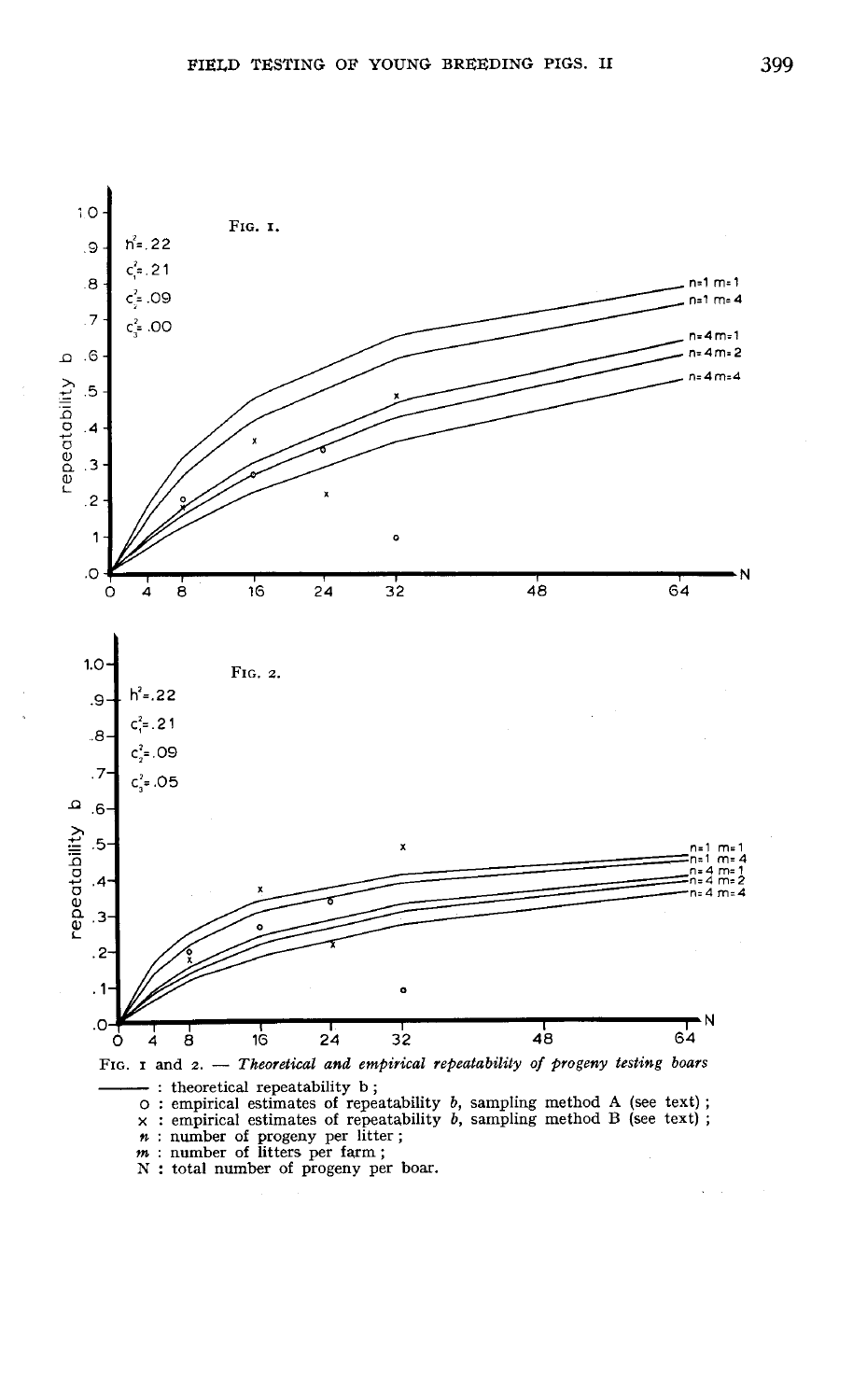#### DISCUSSION

DISCUSSION<br>
A  $\hat{h}^2$ -value of .22 for the index is rather low, but still high enough to be useful<br>
for individual selection of young breeding animals. In fact the value is of about A  $\hat{h}^2$ -value of .22 for the index is rather low, but still high enough to be useful for individual selection of young breeding animals. In fact the value is of about the same magnitude as the  $h^2$  of milk yield in c bution to the variation of the index is very high  $(2I\ p.\ I00)$ , much higher than the farm contribution. In practice the selection mainly will be carried out within farms, at least for gilts. However, this increases the accuracy of the breeding value estimation only very little, since the heritability within farms  $(\widehat{k}_i)$  can be estimated as:

$$
\widehat{h}_{(f)}^2 = \frac{\widehat{h}^2}{1 - \widehat{c}_2^2} = \frac{.224}{1 - .088} = .246
$$

Selection within litters eliminates the variation due to differences in litter environment, but it also halves the genetic variation, so it does not increase the effectiveness of selection.

Our parameters are based on gilts, and so strictly speaking only applicable to the selection of gilts. Extending of the findings to the selection of boars must be done with reservation.

Keeping this in mind it seems to us that farm testing of young boars will not be a complete alternative to the performance test of the boars on central stations, since the latter has a much higher accuracy and also the food intake can be measured. The heritability of a selection index for boars, tested on stations, usually is in the order of  $.5-.6$ .

In a breeding structure, where much AI is applied on the breeding farms, as is the case in the most important pig provinces in the Netherlands, the field test can also be used for progeny-testing AI-boars. If precautions are made to avoid as far as possible environmental differences between progeny groups, the repeatability of the progeny test is .6, when about 64 offspring per boar are tested. This holds true for practical circumstances where on average 2 litters per boar per of the progeny test is  $.6$ , when about 64 offspring  $\vert$  holds true for practical circumstances where on avera farm and 4 progeny per litter are measured (see figure  $\vert$ ).

Reçu pour publication en avril 1973.

## ACKNOWLEDGEMENT

The authors wish to thank the Institute T. N. 0. for Mathematics, Information processing and Statistics in Wageningen for their assistance in the statistical treatment of the data. Also helpful suggestions of Mr. L. OLLIVIER and Dr. J. W. B. KING regarding the manuscript are gratefully acknowledged.